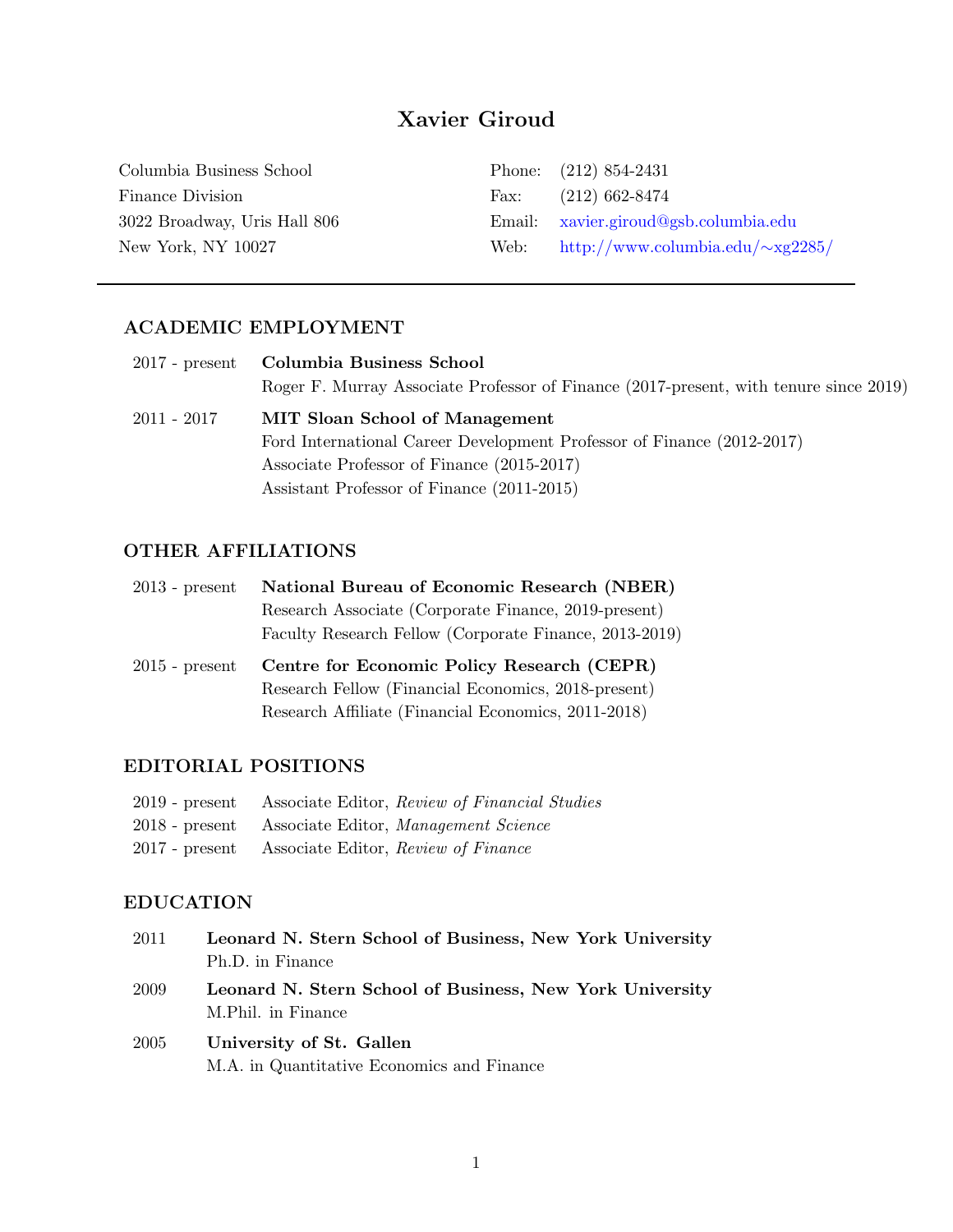## PUBLICATIONS

"Firms' Internal Networks and Local Economic Shocks" (with Holger Mueller) American Economic Review, forthcoming.

"State Taxation and the Reallocation of Business Activity: Evidence from Establishment-Level Data" (with Joshua Rauh) Journal of Political Economy, forthcoming.

"Bankruptcy Spillovers" (with Shai Bernstein, Emanuele Colonnelli, and Ben Iverson) Journal of Financial Economics, forthcoming.

"Firm Leverage, Consumer Demand, and Employment Losses during the Great Recession" (with Holger Mueller), Quarterly Journal of Economics 132, 271–316, 2017.

"The Impact of Venture Capital Monitoring" (with Shai Bernstein and Rick Townsend), Journal of Finance 71, 1591-1622, 2016.

"Capital and Labor Reallocation within Firms" (with Holger Mueller), Journal of Finance 70, 1767-1804, 2015.

"Proximity and Investment: Evidence from Plant-Level Data," Quarterly Journal of Economics 128, 861-915, 2013.

"Snow and Leverage" (with Holger Mueller, Alex Stomper, and Arne Westerkamp), Review of Financial Studies 25, 680-710, 2012.

"Corporate Governance, Product Market Competition, and Equity Prices" (with Holger Mueller), Journal of Finance 66, 563-600, 2011.

"Does Corporate Governance Matter in Competitive Industries?" (with Holger Mueller), Journal of Financial Economics 95, 312-331, 2010.

### NON-REFEREED PUBLICATION

"Comments on Investment-less Growth," Brookings Papers on Economic Activity, 170-174, 2017.

### WORKING PAPERS

"Firm Leverage and Regional Business Cycles" (with Holger Mueller)

"Managing Resource (Mis)allocation" (with Gregor Matvos, Amit Seru, and Rui Silva)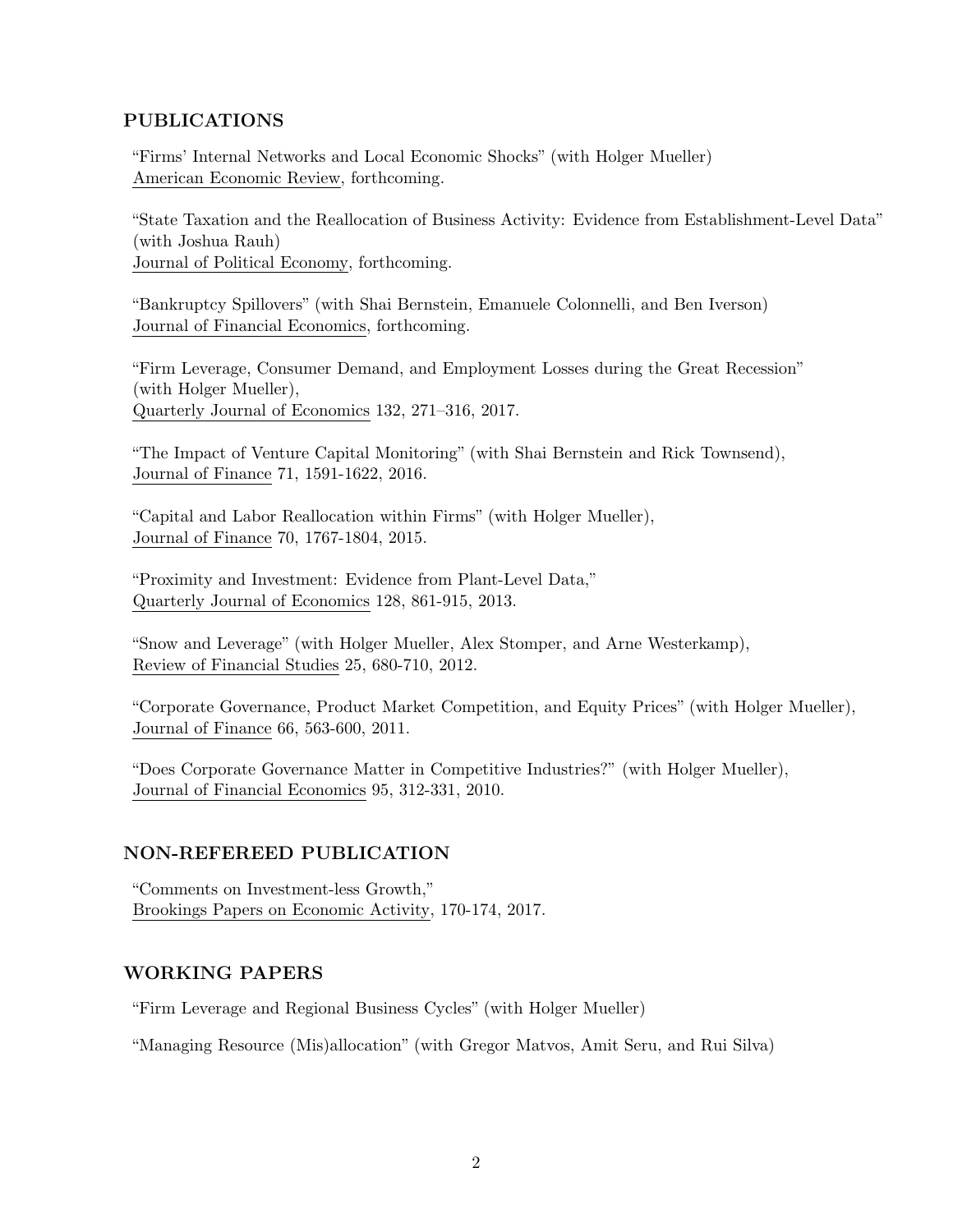#### HONORS AND AWARDS

- 2018 George S. Eccles Research Award in Finance and Economics
- 2017 Roger F. Murray Chair Professorship
- 2014 Runner-up for the Best Paper Award at the 2014 EFA
- 2012 Ford International Career Development Chair Professorship
- 2011 Herman E. Krooss Award for Best Dissertation at NYU Stern (across all disciplines)
- 2010 Swiss National Science Foundation Doctoral Fellowship
- 2009 Jules I. Bogen Fellowship, NYU Stern School of Business
- 2009 Standard Life Investments Finance Prize, European Corporate Governance Institute
- 2008 Commendation for Teaching Excellence, NYU Stern School of Business
- 2005 NYU Stern School of Business Doctoral Fellowship (2005-2009)

#### SEMINAR AND CONFERENCE PRESENTATIONS

| 2019/20 | Cornell (scheduled), Washington University in St. Louis (scheduled), Boston      |
|---------|----------------------------------------------------------------------------------|
|         | College (scheduled), Northeastern (scheduled), Singapore Management University   |
|         | (scheduled), Columbia (Applied Micro), Rice University (Jones), University of    |
|         | Houston (Bauer), Chinese University of Hong Kong, Tilburg University             |
| 2018/19 | Berkeley (Haas), HEC Paris, Bocconi University, NYU Shanghai, University of      |
|         | Geneva, American University (Kogod), Yeshiva University (Syms), Columbia         |
|         | (Lightning Talks), U.S. Census Bureau                                            |
| 2017/18 | Wharton, Duke (Fuqua), Duke (Economics), Harvard (HBS), Columbia (Macro          |
|         | Lunch), Northwestern (Kellogg), BU (Questrom), Indiana (Kelley), University of   |
|         | Washington (Foster), Georgia Tech (Scheller), Tsinghua (PBC School of Finance),  |
|         | Florida State, University of Pittsburgh (Katz), Central European University, Sun |
|         | Yat-Sen University Finance Conference                                            |
| 2016/17 | Chicago (Booth), Columbia (GSB), Yale (SOM), UCLA (Anderson), University of      |
|         | Colorado Boulder (Leeds), Penn State University (Smeal), Bocconi University,     |
|         | University of Zurich, University of St. Gallen, Ecole Polytechnique Fédérale de  |
|         | Lausanne and University of Lausanne, Stockholm School of Economics, Korea        |
|         | University, Federal Reserve Board, NBER Corporate Finance Meetings, NBER         |
|         | Law and Economics Meetings, Adam Smith Workshop in Corporate Finance, Yale       |
|         | SOM Junior Faculty Conference, LSE Conference on Networks in Finance and         |
|         | Macro, LBS Summer Finance Symposium                                              |
| 2015/16 | LBS, LSE, Utah (Eccles), Purdue (Krannert), NOVA School of Business and          |
|         | Economics, Toronto (Rotman), MIT (Sloan), NBER Corporate Finance Meetings,       |
|         | AEA, LBS Conference on Causal Inference, CEPR-University of St. Gallen           |
|         | workshop on Household Finance and Economic Stability, Texas Finance Festival,    |
|         | University of Minnesota Corporate Finance Conference, Barcelona GSE Summer       |
|         | Forum, NBER Public Economics Meetings, NBER Corporate Finance Summer             |
|         | Institute, National Tax Association's Annual Meeting                             |
| 2014/15 | Stanford (GSB), UBC (Sauder), UNC (Kenan-Flagler), Northeastern                  |
|         | (D'Amore-McKim), University of Illinois at Chicago, NBER Corporate Finance       |
|         | Meetings, LBS Summer Finance Symposium, ITAM Finance Conference, NBER            |
|         | Economic Fluctuations & Growth Research Meetings                                 |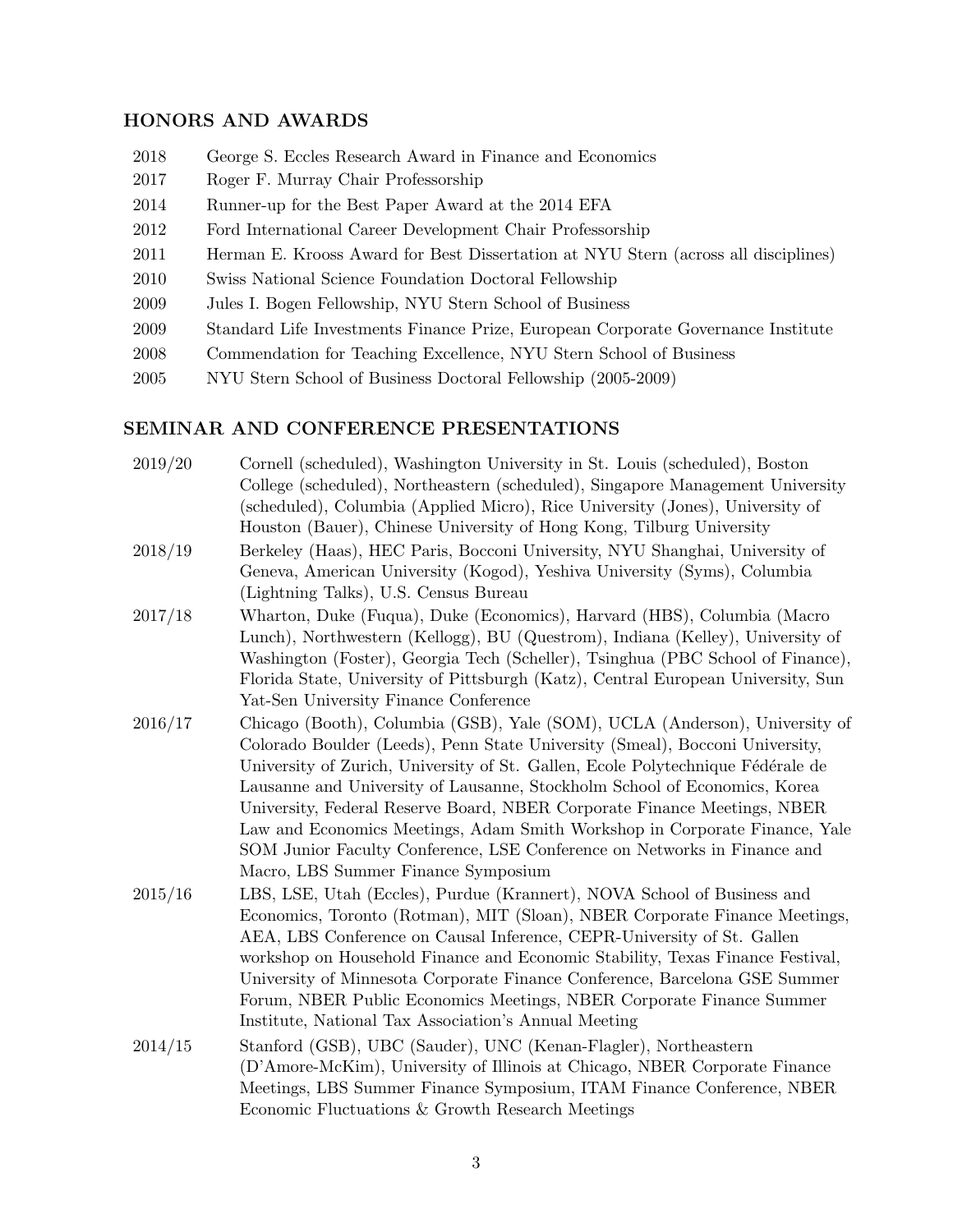| 2013/14 | NYU (Stern), Columbia (GSB), Washington University in St. Louis (Olin), Ecole      |
|---------|------------------------------------------------------------------------------------|
|         | Polytechnique Fédérale de Lausanne and University of Lausanne, Duisenberg          |
|         | School of Finance and Tinbergen Institute, University of Miami School of Business, |
|         | Norwegian School of Economics, University of Bergen, HKUST, Singapore              |
|         | Management University, Nanyang Technological University, MIT (Sloan), NBER         |
|         | Entrepreneurship, EFA, Economics of Entrepreneurship and Innovation Conference     |
|         | (Queen's), MIT Micro@Sloan Conference, SFS Finance Cavalcade                       |
| 2012/13 | Harvard (HBS), Maryland (Smith), Dartmouth (Tuck), University of Florida           |
|         | (Warrington), University of Western Ontario (Ivey), HEC Paris, Vienna University   |
|         | of Economics and Business, Humboldt University Berlin, UNC Junior Faculty          |
|         | Roundtable                                                                         |
| 2011/12 | INSEAD, ASU (W.P. Carey), Bentley University, MIT (Sloan), NBER Corporate          |
|         | Finance Summer Institute, MIT Micro@Sloan Conference                               |
| 2010/11 | MIT (Sloan), Chicago (Booth), Stanford (GSB), NYU (Stern), Wharton,                |
|         | Northwestern (Kellogg), UCLA (Anderson), Yale (SOM), Duke (Fuqua), OSU             |
|         | (Fisher), Cornell (Johnson), USC (Marshall)                                        |
| 2009/10 | Harvard Law School/Sloan Foundation Corporate Governance Research                  |
|         | Conference, NBER Corporate Finance Summer Institute                                |
| 2008/09 | WFA, NBER Corporate Finance Summer Institute                                       |
| 2007/08 | WFA, Conference on Empirical Legal Studies                                         |

## CONFERENCE DISCUSSIONS

| 2019/20 | AFA (scheduled), PRI Academic Network Conference (Paris)                                                                                                                                         |
|---------|--------------------------------------------------------------------------------------------------------------------------------------------------------------------------------------------------|
| 2018/19 | Review of Corporate Finance Studies Conference (Nassau), Sustainable<br>Finance Forum (Shenzhen)                                                                                                 |
| 2017/18 | NBER Corporate Finance (Spring), Brookings Panel on Economic Activity,<br>Tuck Private Equity and Entrepreneurship Research Conference,<br>International Conference on Corporate Finance (Tokyo) |
| 2016/17 | AFA, UNC/Duke Corporate Finance Conference, GSU CEAR-Finance<br>Conference, LBS Summer Finance Symposium                                                                                         |
| 2015/16 | National Tax Association's Annual Meeting, Conference on Finance,<br>Organizations, and Markets (Dartmouth)                                                                                      |
| 2014/15 | AFA, BI Conference on Corporate Governance (Oslo), Ohio State University<br>Corporate Finance Conference                                                                                         |
| 2013/14 | NBER Corporate Finance (Fall), AFA, Conference on Finance,<br>Organizations, and Markets (USC), WFA                                                                                              |
| 2012/13 | WFA, Rothschild Caesarea Center 10th Annual Conference                                                                                                                                           |
| 2011/12 | NBER Entrepreneurship Summer Institute, WFA, Adam Smith Workshop<br>for Corporate Finance (Oxford University)                                                                                    |
| 2010/11 | WFA                                                                                                                                                                                              |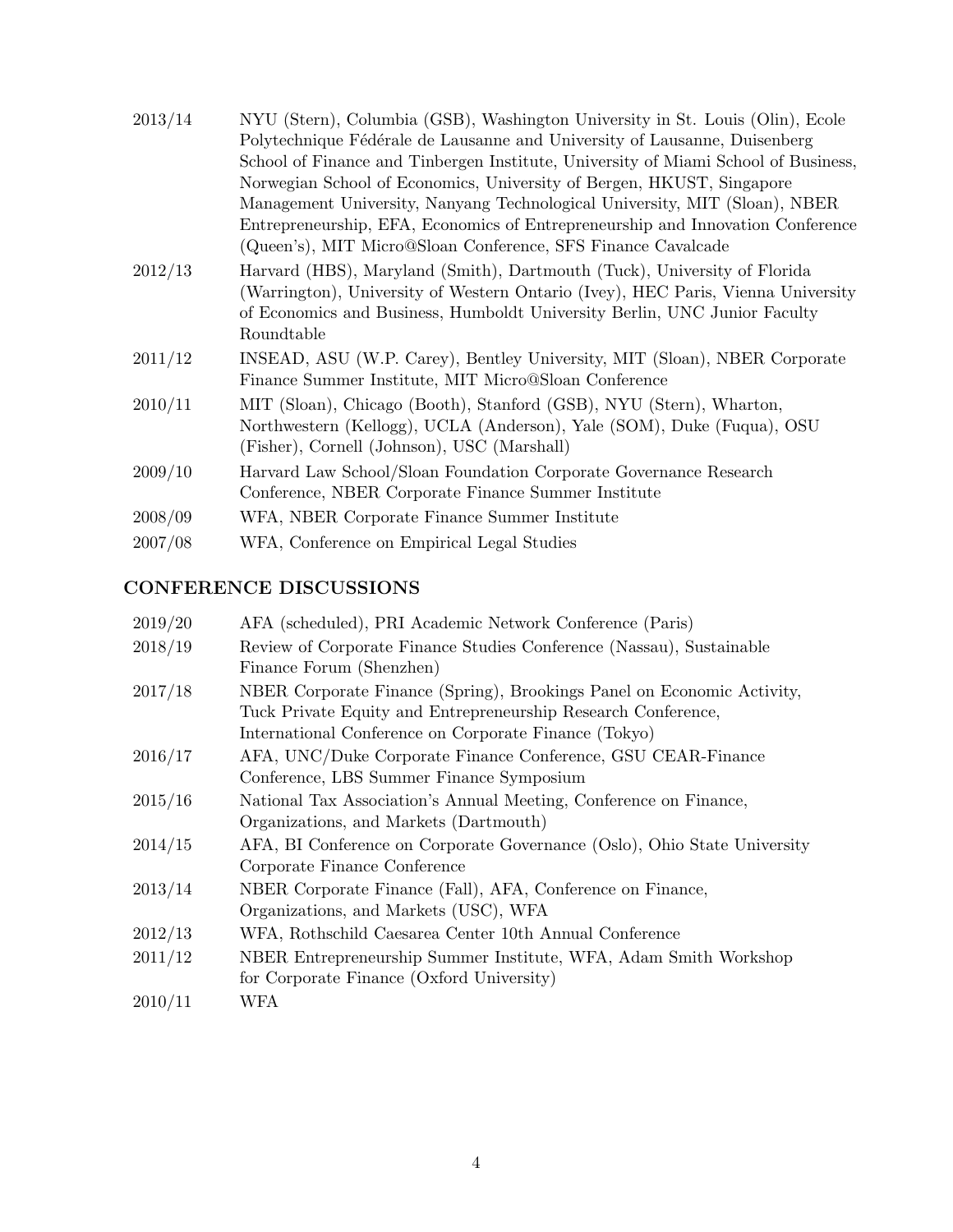#### REFEREEING

American Economic Review, Econometrica, Journal of Political Economy, Quarterly Journal of Economics, Review of Economic Studies, Journal of Finance, Journal of Financial Economics, Review of Financial Studies, Review of Finance, Journal of Financial and Quantitative Analysis, AER Insights, AEJ Applied, AEJ Macro, AEJ Policy, Review of Economics and Statistics, Journal of Monetary Economics, Management Science, Journal of Economics and Management Strategy, Journal of the European Economic Association, Economic Journal, Journal of Economic Geography, Review of Corporate Finance Studies, Journal of Banking and Finance, Journal of Corporate Finance, Journal of Financial Markets, Journal of Derivatives, Financial Management, European Financial Management Journal, International Review of Economics and Finance, MIT Sloan Management Review, Swiss National Science Foundation, Israel Science Foundation, Hong Kong Research Grants Council

#### PROGRAM COMMITTEES

| 2017             | Organizer of the NBER Corporate Finance Summer Institute       |
|------------------|----------------------------------------------------------------|
| 2017             | WFA Associate Program Chair                                    |
| $2012$ - present | WFA Program Committee                                          |
| $2013$ - present | EFA Program Committee                                          |
| $2017$ - present | FIRS Program Committee                                         |
| $2018$ - present | SFS Cavalcade Program Committee                                |
| $2013$ - present | IDC-Arison Conference in Financial Economics, Review Committee |
| 2014             | Utah Winter Finance Conference, Review Committee               |
|                  |                                                                |

#### TEACHING EXPERIENCE

| Columbia Business School, Financial Econometrics: Panel Data (PhD)   |
|----------------------------------------------------------------------|
| Columbia Business School, Empirical Corporate Finance (PhD)          |
| Columbia Business School, Big Data in Finance (PhD, co-taught)       |
| Columbia Business School, Pre-Thesis Seminar (PhD, co-taught)        |
| Columbia Business School, Advanced Corporate Finance (MBA, elective) |
| Columbia Business School, Corporate Finance (MBA, core)              |
| MIT Sloan, Financial Management (Sloan Fellows)                      |
| MIT Sloan, Advanced Financial Economics II (PhD, co-taught)          |
| MIT Sloan, Fundamentals of Finance (ExecEd)                          |
| MIT Sloan, Finance Theory II (MBA)                                   |
| NYU Stern, Financial Management (Undergraduate)                      |
| University of Basel, Mathematics and Statistics (Undergraduate)      |
| University of St. Gallen, Mathematics (Undergraduate)                |
|                                                                      |